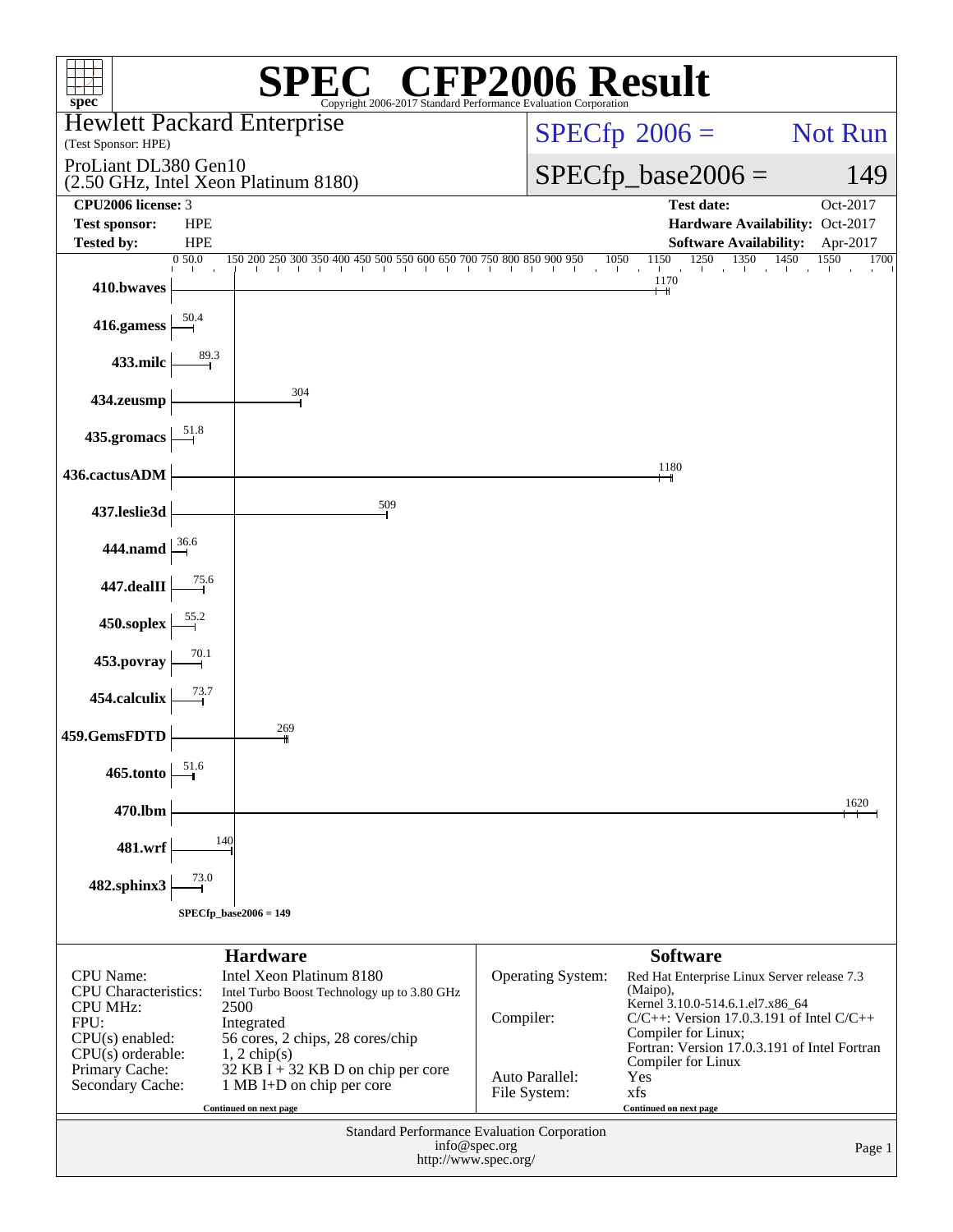

#### Hewlett Packard Enterprise

#### (Test Sponsor: HPE)

#### ProLiant DL380 Gen10

(2.50 GHz, Intel Xeon Platinum 8180)

#### **[CPU2006 license:](http://www.spec.org/auto/cpu2006/Docs/result-fields.html#CPU2006license)** 3 **[Test date:](http://www.spec.org/auto/cpu2006/Docs/result-fields.html#Testdate)** Oct-2017

 $SPECfp2006 =$  Not Run

### $SPECfp\_base2006 = 149$

| <b>Test sponsor:</b>                                                       | <b>HPE</b>                                                                                                           |                                                                                    | Hardware Availability: Oct-2017                                 |
|----------------------------------------------------------------------------|----------------------------------------------------------------------------------------------------------------------|------------------------------------------------------------------------------------|-----------------------------------------------------------------|
| <b>Tested by:</b>                                                          | <b>HPE</b>                                                                                                           |                                                                                    | <b>Software Availability:</b><br>Apr-2017                       |
| L3 Cache:<br>Other Cache:<br>Memory:<br>Disk Subsystem:<br>Other Hardware: | $38.5$ MB I+D on chip per chip<br>None<br>192 GB (24 x 8 GB 2Rx8 PC4-2666V-R)<br>1 x 480 GB SATA SSD, RAID 0<br>None | <b>System State:</b><br><b>Base Pointers:</b><br>Peak Pointers:<br>Other Software: | Run level 3 (multi-user)<br>$64$ -bit<br>Not Applicable<br>None |

| <b>Results Table</b> |                |       |                |       |                |       |                |              |                                                                                                          |              |                |              |
|----------------------|----------------|-------|----------------|-------|----------------|-------|----------------|--------------|----------------------------------------------------------------------------------------------------------|--------------|----------------|--------------|
|                      | <b>Base</b>    |       |                |       |                |       |                | <b>Peak</b>  |                                                                                                          |              |                |              |
| <b>Benchmark</b>     | <b>Seconds</b> | Ratio | <b>Seconds</b> | Ratio | <b>Seconds</b> | Ratio | <b>Seconds</b> | <b>Ratio</b> | <b>Seconds</b>                                                                                           | <b>Ratio</b> | <b>Seconds</b> | <b>Ratio</b> |
| 410.bwayes           | 11.7           | 1170  | 11.6           | 1170  | 11.9           | 1140  |                |              |                                                                                                          |              |                |              |
| 416.gamess           | 389            | 50.3  | 389            | 50.4  | 389            | 50.4  |                |              |                                                                                                          |              |                |              |
| $433$ .milc          | 103            | 89.3  | 101            | 91.2  | 103            | 89.3  |                |              |                                                                                                          |              |                |              |
| 434.zeusmp           | 29.9           | 304   | 29.9           | 304   | 30.0           | 303   |                |              |                                                                                                          |              |                |              |
| 435.gromacs          | 138            | 51.7  | 138            | 51.9  | 138            | 51.8  |                |              |                                                                                                          |              |                |              |
| 436.cactusADM        | 10.1           | 1180  | 10.2           | 1180  | 10.4           | 1150  |                |              |                                                                                                          |              |                |              |
| 437.leslie3d         | 18.5           | 509   | 18.5           | 509   | 18.6           | 506   |                |              |                                                                                                          |              |                |              |
| 444.namd             | 219            | 36.6  | 219            | 36.6  | 219            | 36.6  |                |              |                                                                                                          |              |                |              |
| $447$ .dealII        | 152            | 75.2  | 151            | 75.6  | 151            | 75.6  |                |              |                                                                                                          |              |                |              |
| $450$ .soplex        | 152            | 54.8  | 151            | 55.3  | 151            | 55.2  |                |              |                                                                                                          |              |                |              |
| 453.povray           | 75.3           | 70.7  | 76.0           | 70.0  | 75.9           | 70.1  |                |              |                                                                                                          |              |                |              |
| 454.calculix         | 112            | 73.7  | 112            | 73.7  | 113            | 73.3  |                |              |                                                                                                          |              |                |              |
| 459.GemsFDTD         | 39.9           | 266   | 39.4           | 269   | 38.7           | 274   |                |              |                                                                                                          |              |                |              |
| 465.tonto            | 198            | 49.7  | 191            | 51.6  | 188            | 52.3  |                |              |                                                                                                          |              |                |              |
| 470.1bm              | 8.67           | 1580  | 8.26           | 1660  | 8.50           | 1620  |                |              |                                                                                                          |              |                |              |
| 481.wrf              | 78.8           | 142   | 80.1           | 139   | 79.6           | 140   |                |              |                                                                                                          |              |                |              |
| 482.sphinx3          | 275            | 70.7  | 267            | 73.0  | 267            | 73.0  |                |              |                                                                                                          |              |                |              |
|                      |                |       |                |       |                |       |                |              | Results appear in the order in which they were run. Bold underlined text indicates a median measurement. |              |                |              |

### **[Operating System Notes](http://www.spec.org/auto/cpu2006/Docs/result-fields.html#OperatingSystemNotes)**

 Stack size set to unlimited using "ulimit -s unlimited" Transparent Huge Pages enabled by default Filesystem page cache cleared with: shell invocation of 'sync; echo 3 > /proc/sys/vm/drop\_caches' prior to run irqbalance disabled with "systemctl stop irqbalance" tuned profile set wtih "tuned-adm profile throughput-performance"

### **[Platform Notes](http://www.spec.org/auto/cpu2006/Docs/result-fields.html#PlatformNotes)**

 BIOS Configuration: Intel Hyperthreading set to Disabled Thermal Configuration set to Maximum Cooling Memory Patrol Scrubbing set to Disabled LLC Prefetcher set to Enabled

Continued on next page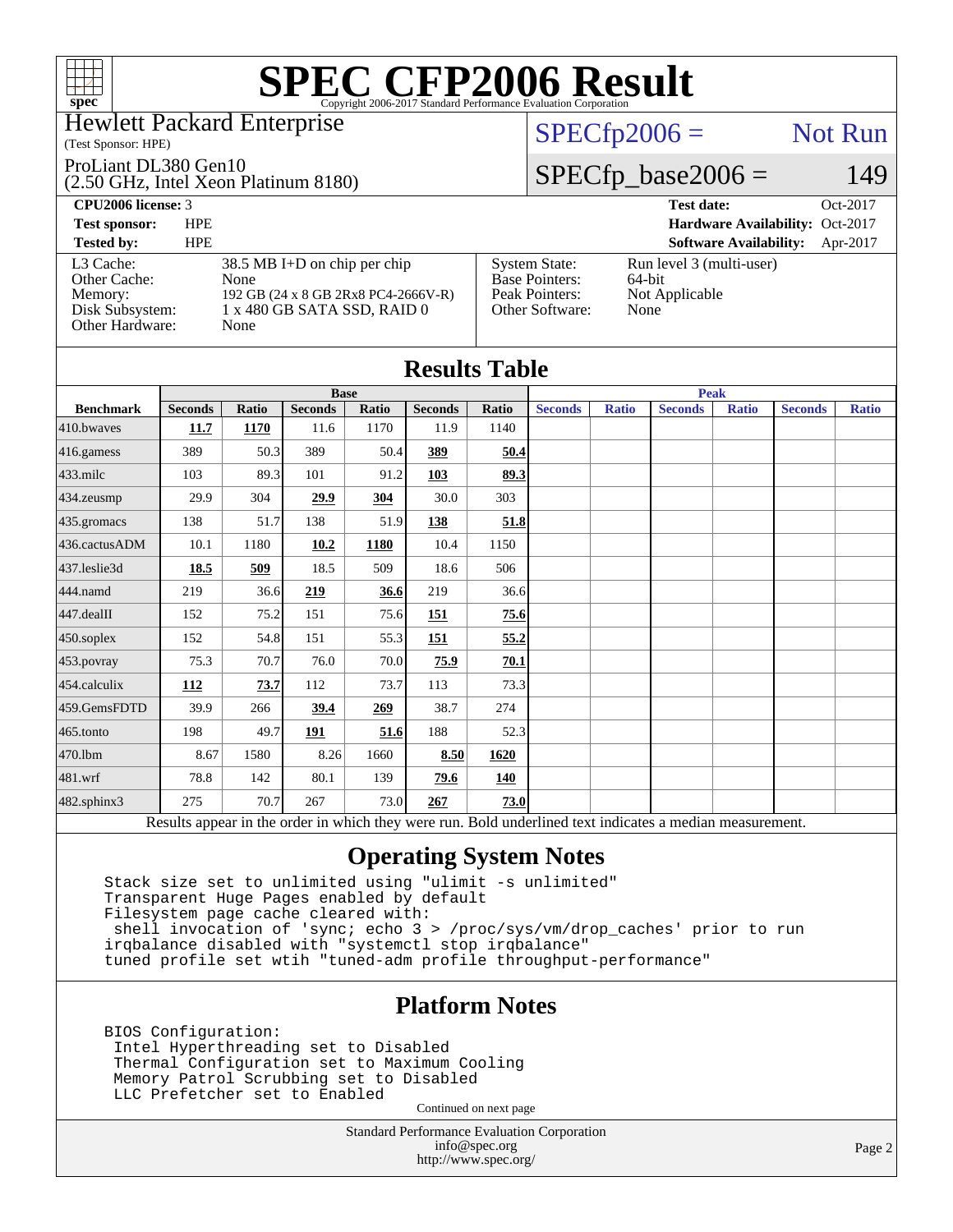

Hewlett Packard Enterprise

 $SPECfp2006 =$  Not Run

ProLiant DL380 Gen10

(2.50 GHz, Intel Xeon Platinum 8180)

 $SPECTp\_base2006 = 149$ 

(Test Sponsor: HPE)

**[CPU2006 license:](http://www.spec.org/auto/cpu2006/Docs/result-fields.html#CPU2006license)** 3 **[Test date:](http://www.spec.org/auto/cpu2006/Docs/result-fields.html#Testdate)** Oct-2017 **[Test sponsor:](http://www.spec.org/auto/cpu2006/Docs/result-fields.html#Testsponsor)** HPE **[Hardware Availability:](http://www.spec.org/auto/cpu2006/Docs/result-fields.html#HardwareAvailability)** Oct-2017 **[Tested by:](http://www.spec.org/auto/cpu2006/Docs/result-fields.html#Testedby)** HPE **[Software Availability:](http://www.spec.org/auto/cpu2006/Docs/result-fields.html#SoftwareAvailability)** Apr-2017

### **[Platform Notes \(Continued\)](http://www.spec.org/auto/cpu2006/Docs/result-fields.html#PlatformNotes)**

| Standard Performance Evaluation Corporation<br>info@spec.org                                                                                                                                                                                                                                                                                                                                                                                                                                                                             | Page 3 |
|------------------------------------------------------------------------------------------------------------------------------------------------------------------------------------------------------------------------------------------------------------------------------------------------------------------------------------------------------------------------------------------------------------------------------------------------------------------------------------------------------------------------------------------|--------|
| uname $-a$ :<br>Linux localhost.localdomain 3.10.0-514.el7.x86_64 #1 SMP Wed Oct 19 11:24:13<br>EDT 2016 x86_64 x86_64 x86_64 GNU/Linux<br>Continued on next page                                                                                                                                                                                                                                                                                                                                                                        |        |
| From /etc/*release* /etc/*version*<br>os-release:<br>NAME="Red Hat Enterprise Linux Server"<br>VERSION="7.3 (Maipo)"<br>ID="rhel"<br>ID_LIKE="fedora"<br>VERSION ID="7.3"<br>PRETTY_NAME="Red Hat Enterprise Linux Server 7.3 (Maipo)"<br>ANSI COLOR="0;31"<br>CPE_NAME="cpe:/o:redhat:enterprise_linux:7.3:GA:server"<br>redhat-release: Red Hat Enterprise Linux Server release 7.3 (Maipo)<br>system-release: Red Hat Enterprise Linux Server release 7.3 (Maipo)<br>system-release-cpe: cpe:/o:redhat:enterprise_linux:7.3:ga:server |        |
| From /proc/meminfo<br>MemTotal:<br>197569820 kB<br>HugePages_Total:<br>$\Omega$<br>Hugepagesize: 2048 kB                                                                                                                                                                                                                                                                                                                                                                                                                                 |        |
| cpu cores $: 28$<br>siblings : 28<br>physical 0: cores 0 1 2 3 4 5 6 8 9 10 11 12 13 14 16 17 18 19 20 21 22 24<br>25 26 27 28 29 30<br>physical 1: cores 0 1 2 3 4 5 6 8 9 10 11 12 13 14 16 17 18 19 20 21 22 24<br>25 26 27 28 29 30<br>cache size : 39424 KB                                                                                                                                                                                                                                                                         |        |
| From /proc/cpuinfo<br>model name: $Intel(R)$ Xeon $(R)$ Platinum 8180 CPU @ 2.50GHz<br>2 "physical id"s (chips)<br>56 "processors"<br>cores, siblings (Caution: counting these is hw and system dependent.<br>The<br>following excerpts from /proc/cpuinfo might not be reliable. Use with<br>caution.)                                                                                                                                                                                                                                  |        |
| This section contains SUT (System Under Test) info as seen by<br>some common utilities. To remove or add to this section, see:<br>http://www.spec.org/cpu2006/Docs/config.html#sysinfo                                                                                                                                                                                                                                                                                                                                                   |        |
| Sysinfo program /cpu2006/config/sysinfo.rev6993<br>Revision 6993 of 2015-11-06 (b5e8d4b4eb51ed28d7f98696cbe290c1)<br>running on localhost.localdomain Mon Oct 16 18:55:39 2017                                                                                                                                                                                                                                                                                                                                                           |        |
| LLC Dead Line Allocation set to Disabled<br>Workload Pofile set to General Peak Frequency Compute<br>Energy/Performance Bias set to Maximum Performance<br>Uncore Frequency Scaling set to Auto<br>Workload Pofile set to Custom<br>NUMA Group Size Optimization set to Flat                                                                                                                                                                                                                                                             |        |

<http://www.spec.org/>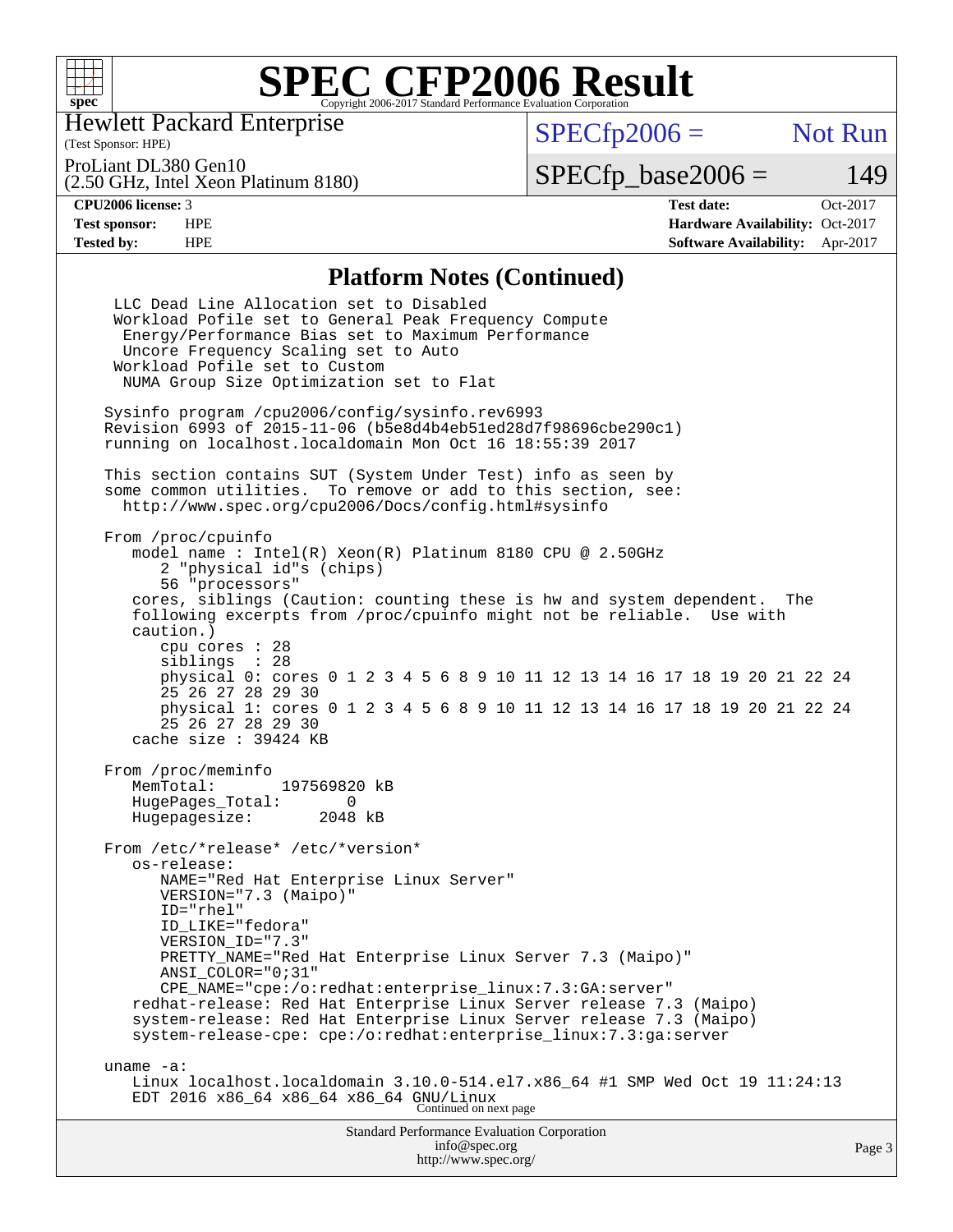

Hewlett Packard Enterprise

(Test Sponsor: HPE)

 $SPECTp2006 =$  Not Run

(2.50 GHz, Intel Xeon Platinum 8180) ProLiant DL380 Gen10

 $SPECfp\_base2006 = 149$ 

**[CPU2006 license:](http://www.spec.org/auto/cpu2006/Docs/result-fields.html#CPU2006license)** 3 **[Test date:](http://www.spec.org/auto/cpu2006/Docs/result-fields.html#Testdate)** Oct-2017 **[Test sponsor:](http://www.spec.org/auto/cpu2006/Docs/result-fields.html#Testsponsor)** HPE **[Hardware Availability:](http://www.spec.org/auto/cpu2006/Docs/result-fields.html#HardwareAvailability)** Oct-2017 **[Tested by:](http://www.spec.org/auto/cpu2006/Docs/result-fields.html#Testedby)** HPE **[Software Availability:](http://www.spec.org/auto/cpu2006/Docs/result-fields.html#SoftwareAvailability)** Apr-2017

#### **[Platform Notes \(Continued\)](http://www.spec.org/auto/cpu2006/Docs/result-fields.html#PlatformNotes)**

run-level 3 Oct 16 16:48

SPEC is set to: /cpu2006<br>Filesystem Type Filesystem Type Size Used Avail Use% Mounted on<br>/dev/sda3 xfs 442G 20G 422G 5% / xfs 442G 20G 422G Additional information from dmidecode:

 Warning: Use caution when you interpret this section. The 'dmidecode' program reads system data which is "intended to allow hardware to be accurately determined", but the intent may not be met, as there are frequent changes to hardware, firmware, and the "DMTF SMBIOS" standard.

 BIOS HPE U30 09/29/2017 Memory: 24x UNKNOWN NOT AVAILABLE 8 GB 2 rank 2666 MHz

(End of data from sysinfo program)

#### **[General Notes](http://www.spec.org/auto/cpu2006/Docs/result-fields.html#GeneralNotes)**

Environment variables set by runspec before the start of the run: KMP\_AFFINITY = "granularity=core,compact"  $LD$ \_LIBRARY\_PATH = "/cpu2006/lib/ia32:/cpu2006/lib/intel64:/cpu2006/sh10.2" OMP NUM THREADS =  $"56"$ 

 Binaries compiled on a system with 1x Intel Core i7-4790 CPU + 32GB RAM memory using Redhat Enterprise Linux 7.2

## **[Base Compiler Invocation](http://www.spec.org/auto/cpu2006/Docs/result-fields.html#BaseCompilerInvocation)**

[C benchmarks](http://www.spec.org/auto/cpu2006/Docs/result-fields.html#Cbenchmarks): [icc -m64](http://www.spec.org/cpu2006/results/res2017q4/cpu2006-20171017-50350.flags.html#user_CCbase_intel_icc_64bit_bda6cc9af1fdbb0edc3795bac97ada53)

[C++ benchmarks:](http://www.spec.org/auto/cpu2006/Docs/result-fields.html#CXXbenchmarks) [icpc -m64](http://www.spec.org/cpu2006/results/res2017q4/cpu2006-20171017-50350.flags.html#user_CXXbase_intel_icpc_64bit_fc66a5337ce925472a5c54ad6a0de310)

[Fortran benchmarks](http://www.spec.org/auto/cpu2006/Docs/result-fields.html#Fortranbenchmarks): [ifort -m64](http://www.spec.org/cpu2006/results/res2017q4/cpu2006-20171017-50350.flags.html#user_FCbase_intel_ifort_64bit_ee9d0fb25645d0210d97eb0527dcc06e)

[Benchmarks using both Fortran and C](http://www.spec.org/auto/cpu2006/Docs/result-fields.html#BenchmarksusingbothFortranandC): [icc -m64](http://www.spec.org/cpu2006/results/res2017q4/cpu2006-20171017-50350.flags.html#user_CC_FCbase_intel_icc_64bit_bda6cc9af1fdbb0edc3795bac97ada53) [ifort -m64](http://www.spec.org/cpu2006/results/res2017q4/cpu2006-20171017-50350.flags.html#user_CC_FCbase_intel_ifort_64bit_ee9d0fb25645d0210d97eb0527dcc06e)

### **[Base Portability Flags](http://www.spec.org/auto/cpu2006/Docs/result-fields.html#BasePortabilityFlags)**

410.bwaves: [-DSPEC\\_CPU\\_LP64](http://www.spec.org/cpu2006/results/res2017q4/cpu2006-20171017-50350.flags.html#suite_basePORTABILITY410_bwaves_DSPEC_CPU_LP64)

Continued on next page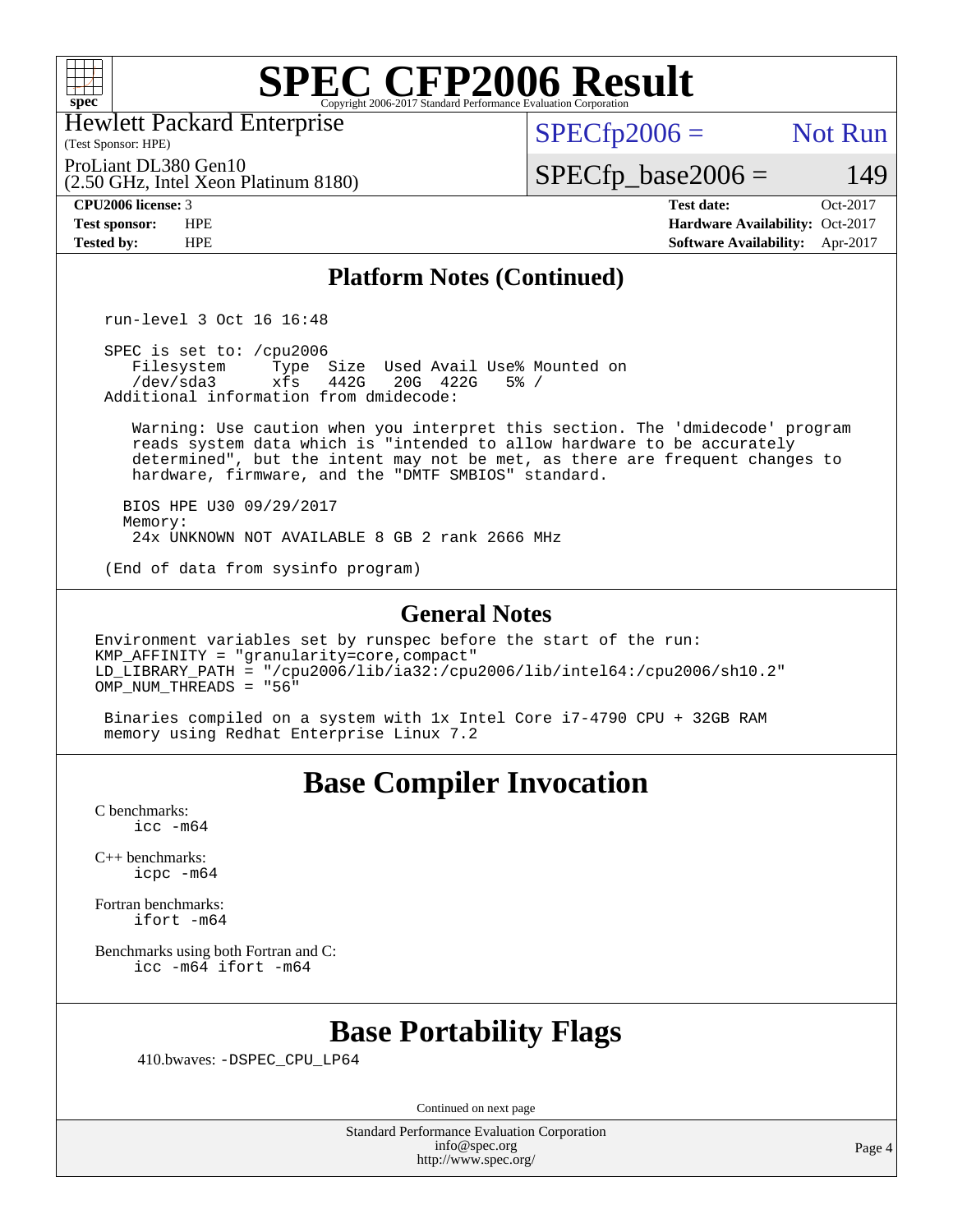

Hewlett Packard Enterprise

(Test Sponsor: HPE)

 $SPECTp2006 =$  Not Run

(2.50 GHz, Intel Xeon Platinum 8180) ProLiant DL380 Gen10

 $SPECfp\_base2006 = 149$ 

**[CPU2006 license:](http://www.spec.org/auto/cpu2006/Docs/result-fields.html#CPU2006license)** 3 **[Test date:](http://www.spec.org/auto/cpu2006/Docs/result-fields.html#Testdate)** Oct-2017 **[Test sponsor:](http://www.spec.org/auto/cpu2006/Docs/result-fields.html#Testsponsor)** HPE **[Hardware Availability:](http://www.spec.org/auto/cpu2006/Docs/result-fields.html#HardwareAvailability)** Oct-2017 **[Tested by:](http://www.spec.org/auto/cpu2006/Docs/result-fields.html#Testedby)** HPE **[Software Availability:](http://www.spec.org/auto/cpu2006/Docs/result-fields.html#SoftwareAvailability)** Apr-2017

# **[Base Portability Flags \(Continued\)](http://www.spec.org/auto/cpu2006/Docs/result-fields.html#BasePortabilityFlags)**

| 416.gamess: -DSPEC_CPU_LP64<br>433.milc: -DSPEC CPU LP64<br>434.zeusmp: -DSPEC_CPU_LP64 |                                                                |
|-----------------------------------------------------------------------------------------|----------------------------------------------------------------|
| 435.gromacs: -DSPEC_CPU_LP64 -nofor_main                                                |                                                                |
| 436.cactusADM: -DSPEC CPU LP64 -nofor main                                              |                                                                |
| 437.leslie3d: -DSPEC CPU LP64                                                           |                                                                |
| 444.namd: -DSPEC CPU LP64                                                               |                                                                |
| 447.dealII: -DSPEC CPU LP64                                                             |                                                                |
| 450.soplex: -DSPEC_CPU_LP64                                                             |                                                                |
| 453.povray: -DSPEC_CPU_LP64                                                             |                                                                |
| 454.calculix: -DSPEC CPU LP64 -nofor main                                               |                                                                |
| 459. GemsFDTD: - DSPEC CPU LP64                                                         |                                                                |
| 465.tonto: -DSPEC CPU LP64                                                              |                                                                |
| 470.1bm: - DSPEC CPU LP64                                                               |                                                                |
|                                                                                         | 481.wrf: -DSPEC CPU_LP64 -DSPEC_CPU_CASE_FLAG -DSPEC_CPU_LINUX |
| 482.sphinx3: -DSPEC CPU LP64                                                            |                                                                |

# **[Base Optimization Flags](http://www.spec.org/auto/cpu2006/Docs/result-fields.html#BaseOptimizationFlags)**

[C benchmarks](http://www.spec.org/auto/cpu2006/Docs/result-fields.html#Cbenchmarks):

[-xCORE-AVX2](http://www.spec.org/cpu2006/results/res2017q4/cpu2006-20171017-50350.flags.html#user_CCbase_f-xCORE-AVX2) [-ipo](http://www.spec.org/cpu2006/results/res2017q4/cpu2006-20171017-50350.flags.html#user_CCbase_f-ipo) [-O3](http://www.spec.org/cpu2006/results/res2017q4/cpu2006-20171017-50350.flags.html#user_CCbase_f-O3) [-no-prec-div](http://www.spec.org/cpu2006/results/res2017q4/cpu2006-20171017-50350.flags.html#user_CCbase_f-no-prec-div) [-parallel](http://www.spec.org/cpu2006/results/res2017q4/cpu2006-20171017-50350.flags.html#user_CCbase_f-parallel) [-qopt-prefetch](http://www.spec.org/cpu2006/results/res2017q4/cpu2006-20171017-50350.flags.html#user_CCbase_f-qopt-prefetch)

[C++ benchmarks:](http://www.spec.org/auto/cpu2006/Docs/result-fields.html#CXXbenchmarks)

[-xCORE-AVX2](http://www.spec.org/cpu2006/results/res2017q4/cpu2006-20171017-50350.flags.html#user_CXXbase_f-xCORE-AVX2) [-ipo](http://www.spec.org/cpu2006/results/res2017q4/cpu2006-20171017-50350.flags.html#user_CXXbase_f-ipo) [-O3](http://www.spec.org/cpu2006/results/res2017q4/cpu2006-20171017-50350.flags.html#user_CXXbase_f-O3) [-no-prec-div](http://www.spec.org/cpu2006/results/res2017q4/cpu2006-20171017-50350.flags.html#user_CXXbase_f-no-prec-div) [-qopt-prefetch](http://www.spec.org/cpu2006/results/res2017q4/cpu2006-20171017-50350.flags.html#user_CXXbase_f-qopt-prefetch)

[Fortran benchmarks](http://www.spec.org/auto/cpu2006/Docs/result-fields.html#Fortranbenchmarks):

[-xCORE-AVX2](http://www.spec.org/cpu2006/results/res2017q4/cpu2006-20171017-50350.flags.html#user_FCbase_f-xCORE-AVX2) [-ipo](http://www.spec.org/cpu2006/results/res2017q4/cpu2006-20171017-50350.flags.html#user_FCbase_f-ipo) [-O3](http://www.spec.org/cpu2006/results/res2017q4/cpu2006-20171017-50350.flags.html#user_FCbase_f-O3) [-no-prec-div](http://www.spec.org/cpu2006/results/res2017q4/cpu2006-20171017-50350.flags.html#user_FCbase_f-no-prec-div) [-parallel](http://www.spec.org/cpu2006/results/res2017q4/cpu2006-20171017-50350.flags.html#user_FCbase_f-parallel) [-qopt-prefetch](http://www.spec.org/cpu2006/results/res2017q4/cpu2006-20171017-50350.flags.html#user_FCbase_f-qopt-prefetch)

[Benchmarks using both Fortran and C](http://www.spec.org/auto/cpu2006/Docs/result-fields.html#BenchmarksusingbothFortranandC):

[-xCORE-AVX2](http://www.spec.org/cpu2006/results/res2017q4/cpu2006-20171017-50350.flags.html#user_CC_FCbase_f-xCORE-AVX2) [-ipo](http://www.spec.org/cpu2006/results/res2017q4/cpu2006-20171017-50350.flags.html#user_CC_FCbase_f-ipo) [-O3](http://www.spec.org/cpu2006/results/res2017q4/cpu2006-20171017-50350.flags.html#user_CC_FCbase_f-O3) [-no-prec-div](http://www.spec.org/cpu2006/results/res2017q4/cpu2006-20171017-50350.flags.html#user_CC_FCbase_f-no-prec-div) [-parallel](http://www.spec.org/cpu2006/results/res2017q4/cpu2006-20171017-50350.flags.html#user_CC_FCbase_f-parallel) [-qopt-prefetch](http://www.spec.org/cpu2006/results/res2017q4/cpu2006-20171017-50350.flags.html#user_CC_FCbase_f-qopt-prefetch)

The flags files that were used to format this result can be browsed at

<http://www.spec.org/cpu2006/flags/Intel-ic17.0-official-linux64-revF.html> <http://www.spec.org/cpu2006/flags/HPE-Platform-Flags-Intel-V1.2-SKX-revD.html>

You can also download the XML flags sources by saving the following links: <http://www.spec.org/cpu2006/flags/Intel-ic17.0-official-linux64-revF.xml> <http://www.spec.org/cpu2006/flags/HPE-Platform-Flags-Intel-V1.2-SKX-revD.xml>